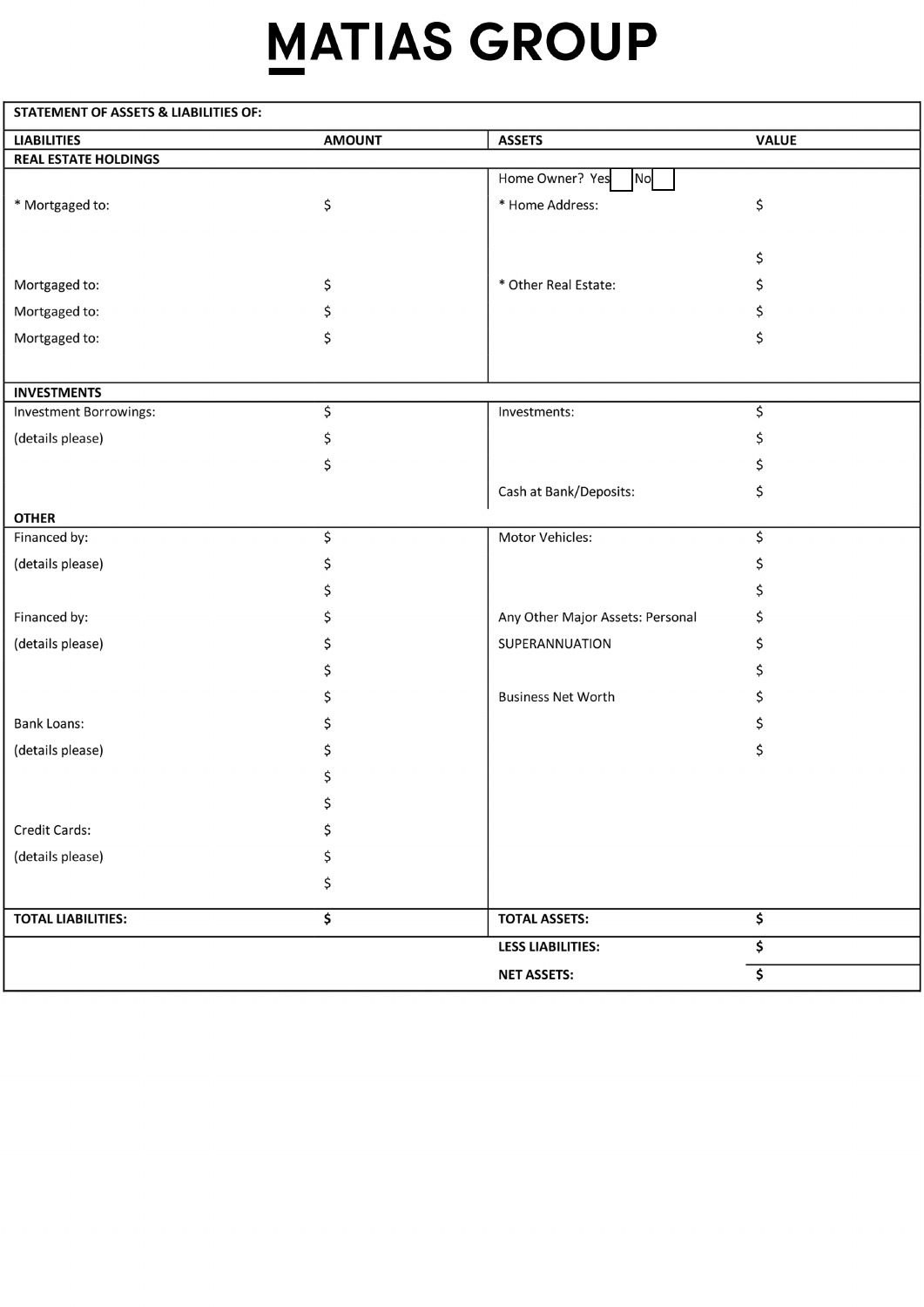# **MATIAS GROUP**

## **PRIVACY DISCLOSURE STATEMENT & CONSENT**

### **Overview**

Matia Consulting Pty Ltd, A C N 154 809 560, t/as MATIAS GROUP, ('we', 'us', 'our') collects information about you for the purposes you agree to in this Privacy Disclosure Statement and Consent. When you sign below, you agree we

can, consistently with Australia's privacy and credit reporting

laws, collect, use and exchange credit and personal information about you for those purposes.

#### **Privacy Disclosure Statement and Consent**

We are collecting credit and personal information (information) about you, as applicable:

o To source for you, or a company of which you are a director:

• Consumer credit for personal, household, domestic or residential investment purposes;

• Commercial credit for business purposes; or

• Other services stated in this Privacy Disclosure

Statement and Consent (Consent); or

 $\circ$  To support a guarantor application you will provide.

As your broker, we require the information we collect from you to assess your credit, or guarantor, application or the credit application of a company of which you are a director, source a suitable credit provider and any required insurances

and to manage the application process, where required. If you

do not provide the information sought we may be unable to process your application, or the company's application, or we

may be limited in the other services we can offer you or the company.

#### **Your information – Collection and Credit Reporting Body ('CRB') Disclosures**

When we collect information from you in the credit application

process, we use that information in a number of ways to assess your credit application and to source a suitable credit

provider or lessor and/or insurance provider. We may: • Disclose your identification information to a CRB if you wish us to obtain a report on your behalf;

• Use any information the CRB provides in that report to assist us to preliminarily assess your consumer credit or guarantor application

• Disclose your personal information to an insurer or

insurers to source any insurances you wish to obtain • Disclose your credit information to a credit provider or credit providers to apply for finance on your behalf The information we obtain from you is used, subject to

compliance with Australia's privacy and credit reporting laws,

only for the purposes listed in this Consent and is not disclosed

to any other person except with your permission or as permitted, or required, by law.

### **Credit Providers**

As part of providing our services to you, we may undertake tasks for a credit provider which are reasonably necessary to

manage the application process. When doing so, we are acting

as agent for the credit provider, with the same privacy law requirements applying to both of us.

We may submit your application to one or more credit providers. Those credit providers and their website addresses

are set out in the Schedule at the end of this document. A credit provider, to whom we submit an application, may disclose information about you to, and collect information about you from, from one or more CRBs.

The website of each credit provider contains details of each CRB with which it deals and other detail about information held about you and describes your key rights. This detail may

be described on the credit providers' websites as 'notifiable matters', 'privacy policy', 'credit reporting policy' or 'privacy

disclosure statement and consent', and includes – • That the CRB may include information the credit provider discloses about you to other credit providers to assess your credit worthiness

• That, if you become overdue in making consumer credit payments or you commit a serious credit infringement, the credit provider may disclose that information to a CRB • How you can obtain the credit provider's and/or CRB's policies about managing your credit information

• Your right to access and/or correct information held about you and to complain about conduct that may breach the privacy and credit reporting laws

• Your right to request a CRB not to undertake prescreening for purposes of direct marketing by a credit provider

• Your right to request a CRB not to release information about you if you believe you are a victim of fraud This detail will also be included by the credit provider who approves your application in the privacy disclosure statement

and consent document it will provide to you.

Each credit provider website includes information on how to

contact the credit provider and how to obtain a copy of its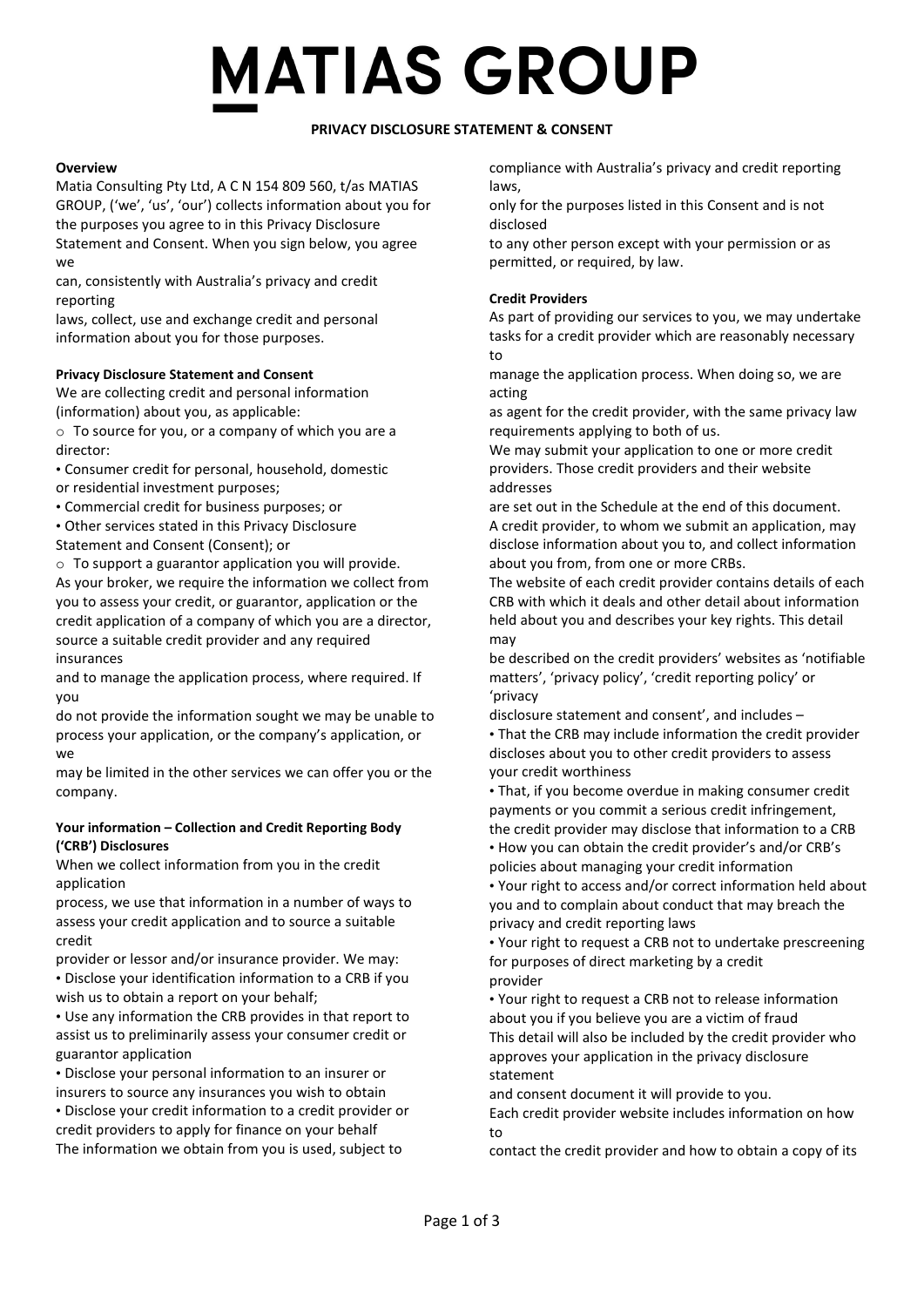privacy documents in a form that suits you (e.g. hardcopy or email).

#### **Your rights**

You have the right to ask:

Us to provide you with all the information we hold about you

• Us to correct the information we hold if it is incorrect

• Us for copies of our privacy policy and this document, in a form that suits you (e.g. hardcopy or email)

• The CRB not to use your information for direct marketing assessment purposes, including pre-screening

• The CRB to provide you with a copy of the information it holds about you

You can gain access to the information we hold about you by

contacting our Team at the address above or by telephone on

or email at team@matiasgroup.com.au. In some cases an administration fee may be charged to cover the cost of providing the information.

Our Privacy Policy is available on our website at www.matiasgroup.com.au or we will provide you with a copy if

you ask us.

#### **Disclosure and Consent**

By signing below, you agree we may:

• Use your personal and credit information: o To assess your consumer or commercial credit and/or guarantee application and/or to assess a credit application by a company of which you are a director

- o To source any finances you required
- o To source any insurances you require
- $\circ$  As the law authorises or requires:

• Disclose to, and obtain from, any prospective credit provider or insurer, information about you that is reasonably necessary to obtain the finance and insurances you require;

• Obtain from, and disclose to, any third party, information about you, the applicant(s) or guarantor(s) that is reasonably necessary to assist you obtain the finance and insurances required:

• Provide your information, including your credit report(s), to one or more of thecredit providers specified in the Schedule of Credit Providers below so they can assess your application, or the application of a company of which you are adirector, or your suitability as a guarantor

• Provide credit information about you to a guarantor, or prospective guarantor;

• Provide you, or the company of which you are a director, with offers or information of other goods or services we, or any of our associated entities, may be able to provide to you or the company, unless you tell us not to; • Disclose your personal and credit information to the extent permitted by law to other organisations that

provide us with services, such as contractors, agents, printers, mail houses, lawyers, document custodians,

securitisers and computer systems consultants or providers, so they can perform those services for us. ; and

• Disclose your personal information to any other organisation that may wish to acquire, or has acquired, an interest in our business or any rights under your contract with us, or the contract with us of a company of which you are a director.

You also agree and consent to, as appropriate: • A CRB disclosing consumer credit information to one or more credit providers specified in the Schedule of Credit Providers below for the purpose of assessing Your application for consumer or commercial credit or your guarantor application, and/or assessing a credit application by a company of which you are a director • When you are a prospective guarantor, a credit provider using that information to assess your suitability as a guarantor

• A credit provider disclosing your credit information (including information obtained by it from a CRB) to a guarantor, or a prospective guarantor

• A credit provider disclosing to another credit provider, for a particular purpose, information it holds about you

Where the applicant, or guarantor, is a company of which you are a director, you consent to the use of your information, in addition to the company's information, in each of the ways listed above.

#### **Authorisation**

By signing below, you also authorise us to make a request on your behalf to obtain credit reporting information about your consumer and commercial credit worthiness from a CRB. That information will assist us in providing our services to you. This authorisation ceases when we undertake a task on behalf of a credit provider.